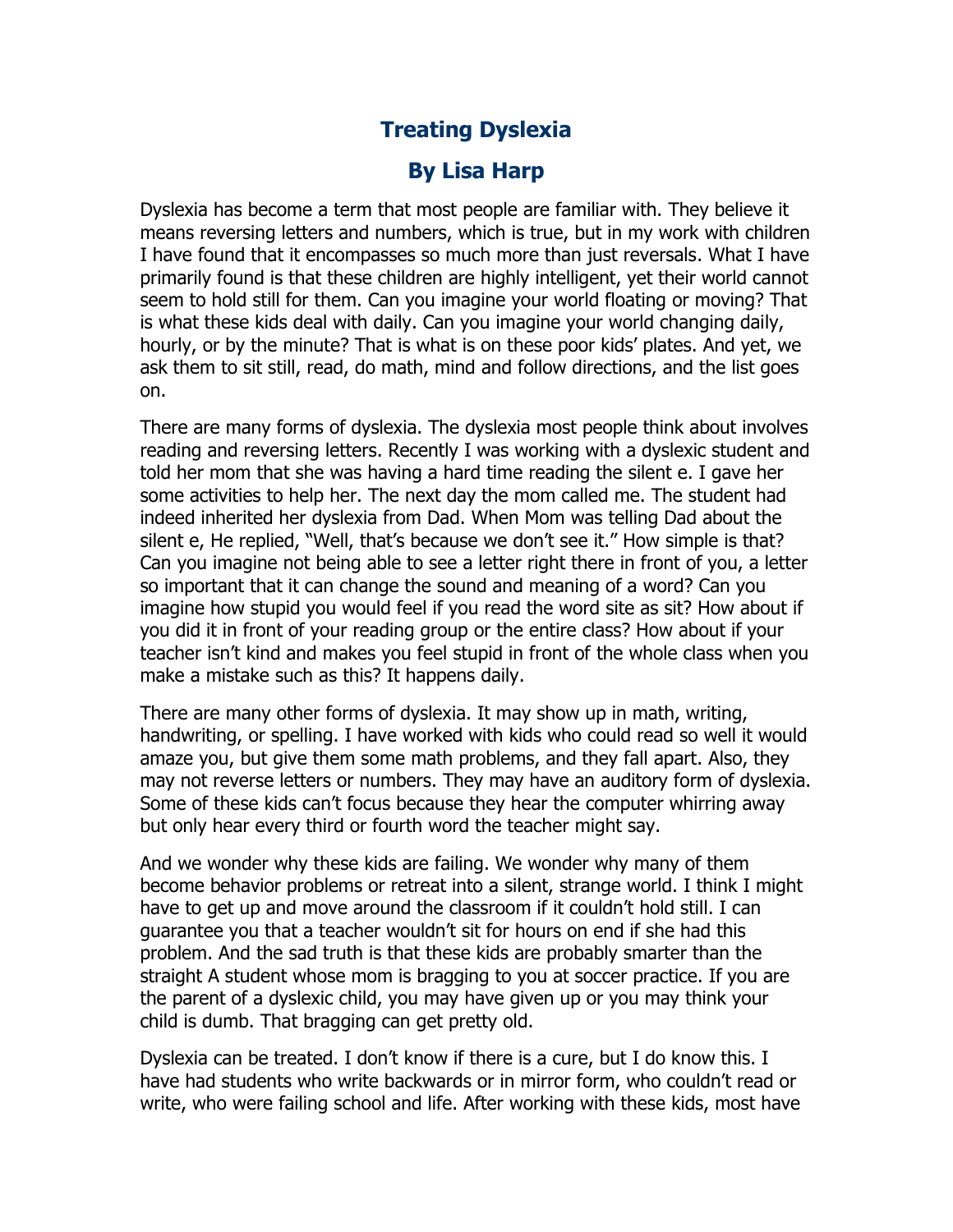been on the Honor Roll or close to it. The most severe dyslexic student I have ever had was misdiagnosed with Asperger's Syndrome. Her mother was told by the school to plan on institutionalizing her when she grew up because she had no future ahead of her. She was 9 years old and couldn't read or write. She couldn't do first grade math. She is now reading, writing, and doing math. No, she is not yet on grade level, but I have no doubt that within a year she will be close. My first indication that she had a world that wouldn't hold still was how she held her head. You see, it was tilted to the side constantly. Each week when she comes, that is one of my biggest victories. Her head is no longer tilted, which means her world is starting to settle down. She can now settle down and get on to the business of learning. I am convinced that she is intelligent. I am convinced that she does not have Asperger's Syndrome. I am convinced that as we work on spatial issues and visual and auditory processing activities as well as brain retraining that this child will lead a normal life. She will be reading and writing like any other kid her age.

The progress each child has will differ. I have had kids show huge growth in a few weeks. Other kids will show nothing and then one week they seem to know everything. Some kids will just plod along at a steady pace. Do not give up on them. Keep the kindness and patience alive for them, because you are all they have to fight this battle. I usually work with a student once a week for a year before the student is able to function in a classroom and have decent grades and test scores. I have had some severe students for two years. The students who make the most progress get daily help. Once a week isn't enough to lick this thing.

Most parents are relieved when they actually get a diagnosis. However, they must understand that if a student has dyslexia, then he won't always see a b as a d. It may be a p or a q another day. This just seems to drive parents nuts. They had just gone over the b the day before and now the kid is saying it is a p! Keep in mind that their worlds are not constant. Not much is constant in their brains, and yet you will hear some of the biggest bits of wisdom you have ever heard come out of their mouths. There truly is intelligence in there. If you have a problem you can't seem to find the answer to, find a dyslexic child or adult and ask his opinion. You will be astounded at his insight. These are the most intuitive kids I have ever met, and most have a sense of humor that is so advanced that they are one step ahead of you.

So, how do you know if your child has dyslexia? Following are some general symptoms of dyslexia that can serve as a guide for the steps you need to take if your child has these symptoms.

- Slow, labored inaccurate reading of single words in isolation
- Slow, choppy oral reading while ignoring punctuation
- Becomes visibly tired after reading for a short time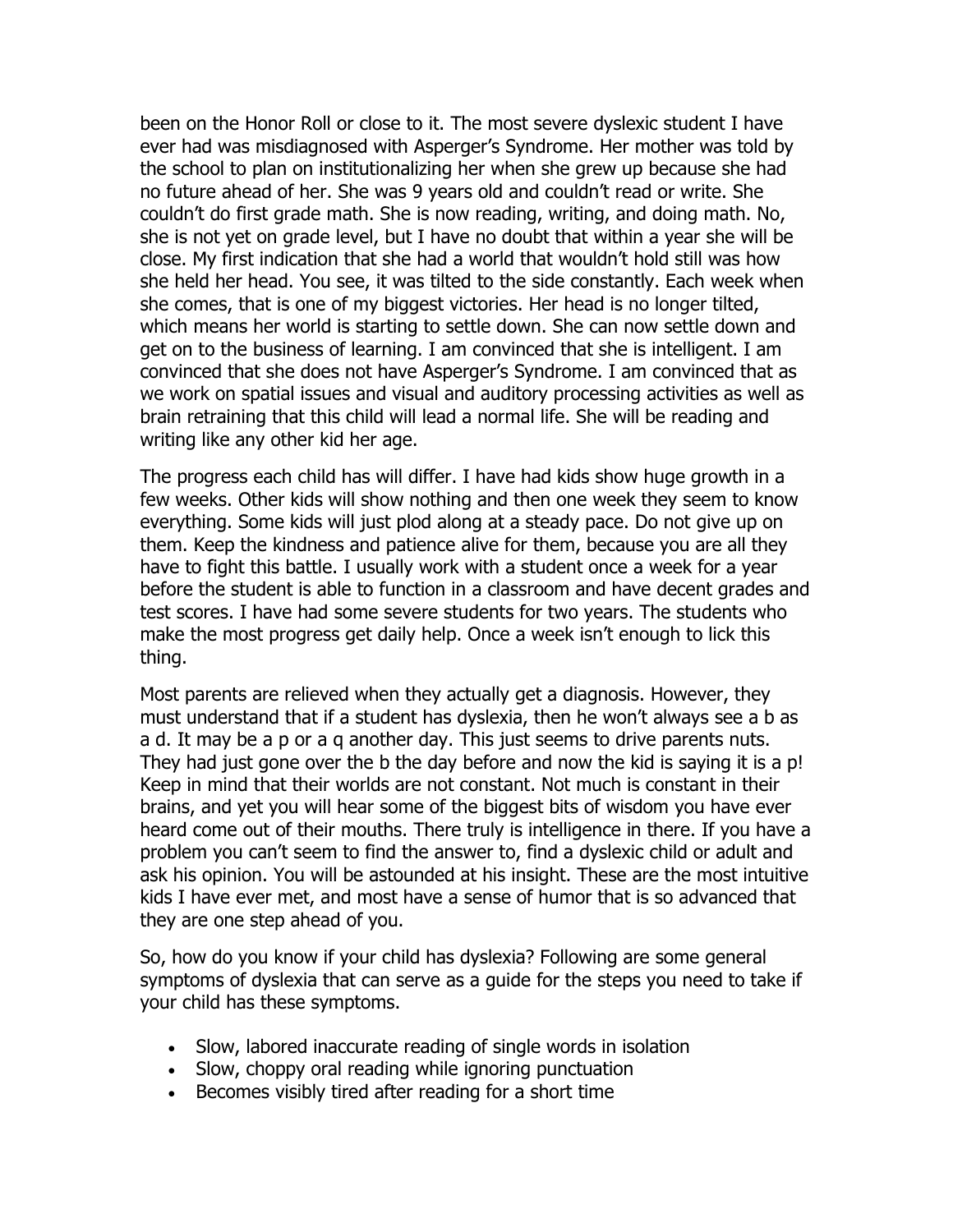- Poor reading comprehension
- When reading, frequently reverses, inverts, or transposes letters or words
- Substitutes similar looking words, even if it changes the meaning of the sentence, such as sunrise for surprise
- Omits or changes suffixes, such as need for needed
- Spelling errors of reversals, inversions, or transpositions
- Continually misspells sight words or misreads sight words
- Written work shows signs of spelling uncertainty
- Misspells even when copying something from the board or from a book
- Unusual pencil grip when writing, often with the thumb on top of the fingers  $-$  a fist grip
- May hold the pencil lower or higher than normal
- The pencil grip is so tight that the child's hand cramps
- Writing letters is a slow, labored, non-fluent chore
- Writes letters with unusual starting and ending points
- Has great difficulty getting letters to sit on horizontal lines
- Unusual spatial organization of the page. Words may be widely spaced or tightly pushed together. Margins are often ignored
- Has an unusually difficult time learning and using cursive writing
- Writes extremely short sentences
- Takes an unusually long time to write
- Displays very poor mastery of punctuation as well as grammar, syntax, and suffixes
- Misspells many words
- Has nearly illegible handwriting
- Uses space poorly on the page
- Misses many errors in written work even when proofreading has been attempted
- Left-right confusion, mainly showing up in handwriting and math
- Difficulty in directionality confuses north and south or the meaning of words such as right – left
- Tying shoelaces is difficult
- Difficult time writing capital cursive letters
- Long division, fractions, and memorizing multiplication tables is difficult
- Touch typing is difficult
- Learning science and history facts is difficult
- Concepts of time and calendars are difficult
- Disorganized personal space
- Loses many personal items such as clothing, watches, papers, books, shoes

If your child has many of these symptoms, he may be dyslexic. A test is a good place to start to find out for sure. Or, you can just assume that this is his life and move on from there.